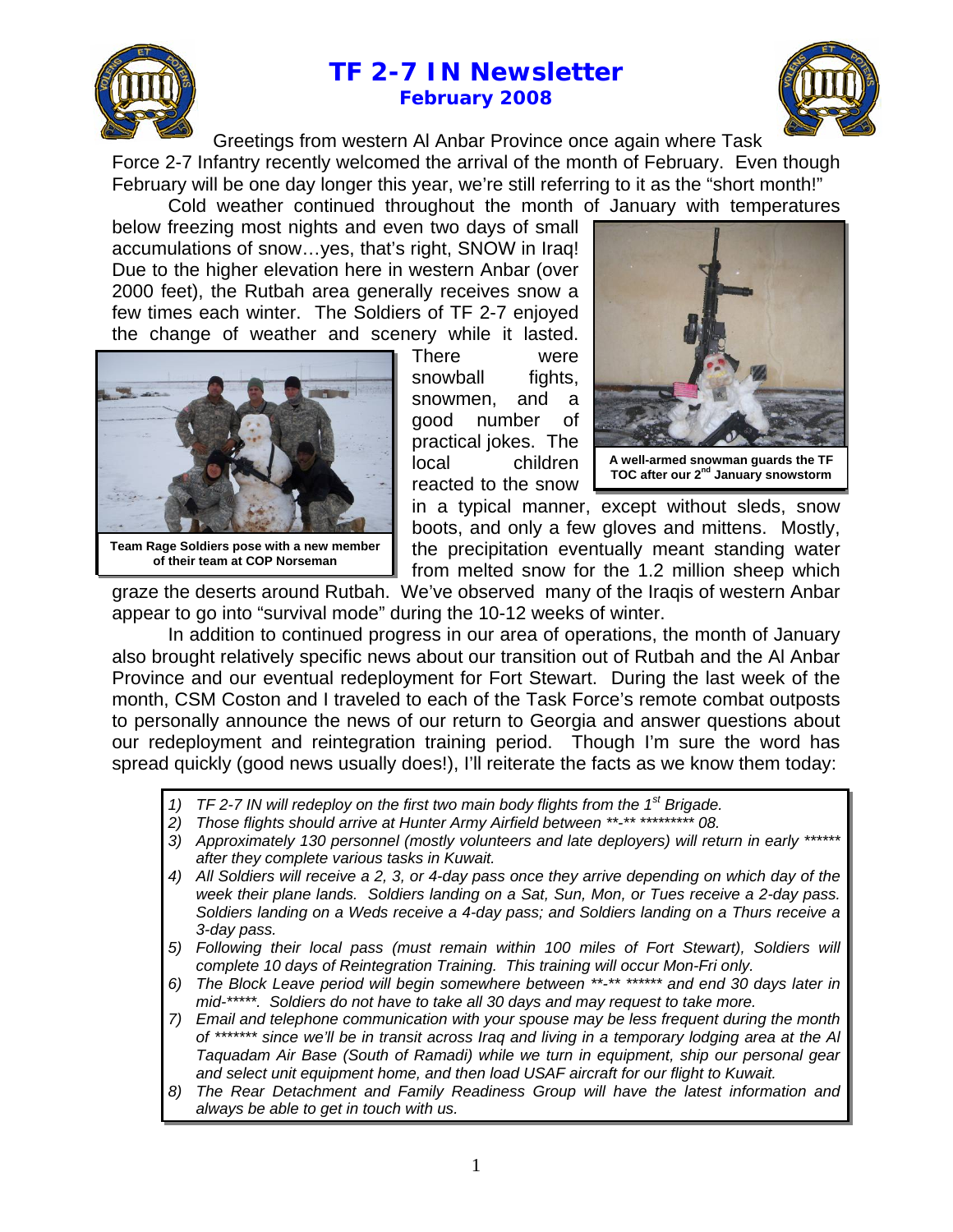

The official news of our redeployment and the discussions and

planning that go along with it have certainly provided a bit of excitement here, but we also understand that remaining focused on our mission until the last day is extremely important. Despite continued relative stability in our area of operations, there are still those who seek to do us harm and battlefield hazards exist every single day. The CSM and I will be stressing the importance of keeping everyone's head in the game until the very end. As a Task Force, we've been exceptionally fortunate thus far and I know that no one wants our luck to change in our final weeks.

As we continue to go beyond steady-state operations, each company conducted a company-level operation during the month of January. Typically just one day in duration, these operations integrated Coalition and Iraqi Security Forces as well as additional capabilities from the Task Force – from USMC F/A-18 aircraft and AH-1 Cobra helicopters, to unmanned aerial vehicles (UAVs) and canine search teams. The operations sought to act on intelligence we had received from a variety of sources and took our Soldiers and the Iraqi Police out of the daily grind and kept us on the offensive. We'll repeat this effort in February while we attempt to leave no stone unturned as we prepare to handover our area of responsibility in March.

We continue our close partnership with the fledgling municipal government in

Rutbah and its surrounding towns and villages. We've coached the Rutbah City Council into developing several sub-committees which help the City Council Chairman and Mayor make decisions for the city and also help them shape the issues which need to be raised to the Provincial Government in Ramadi. For example, the Rule of Law subcommittee meets weekly and consists of the head judge from the Rutbah District Court, his investigative judges and various legal staff, and the investigators from the Rutbah Police Department. They



**after a Rule of Law Sub-Committee Meeting** 

discuss the ongoing cases – from misdemeanors and child abuse to kidnapping and murder – and share ideas about how the police investigators can develop and present



cases to the judges more effectively. The Media Subcommittee is working on publishing a weekly newsletter to help inform the local population about what their government is doing for them at the local and provincial levels. They Fuel Committee helps ensure the Rutbah District gets its fair share of fuel (gas, diesel, kerosene, and propane) from various Provincial sources and that the arriving fuel trucks are distributed fairly to local gas stations and then through a local distribution system which attempts to ensure equitable distribution to municipal departments,

homes, and businesses. These committees meet weekly, and now, after 5 months of coaching and mentoring from us, all are Iraqi-run. It's a combination of Civics,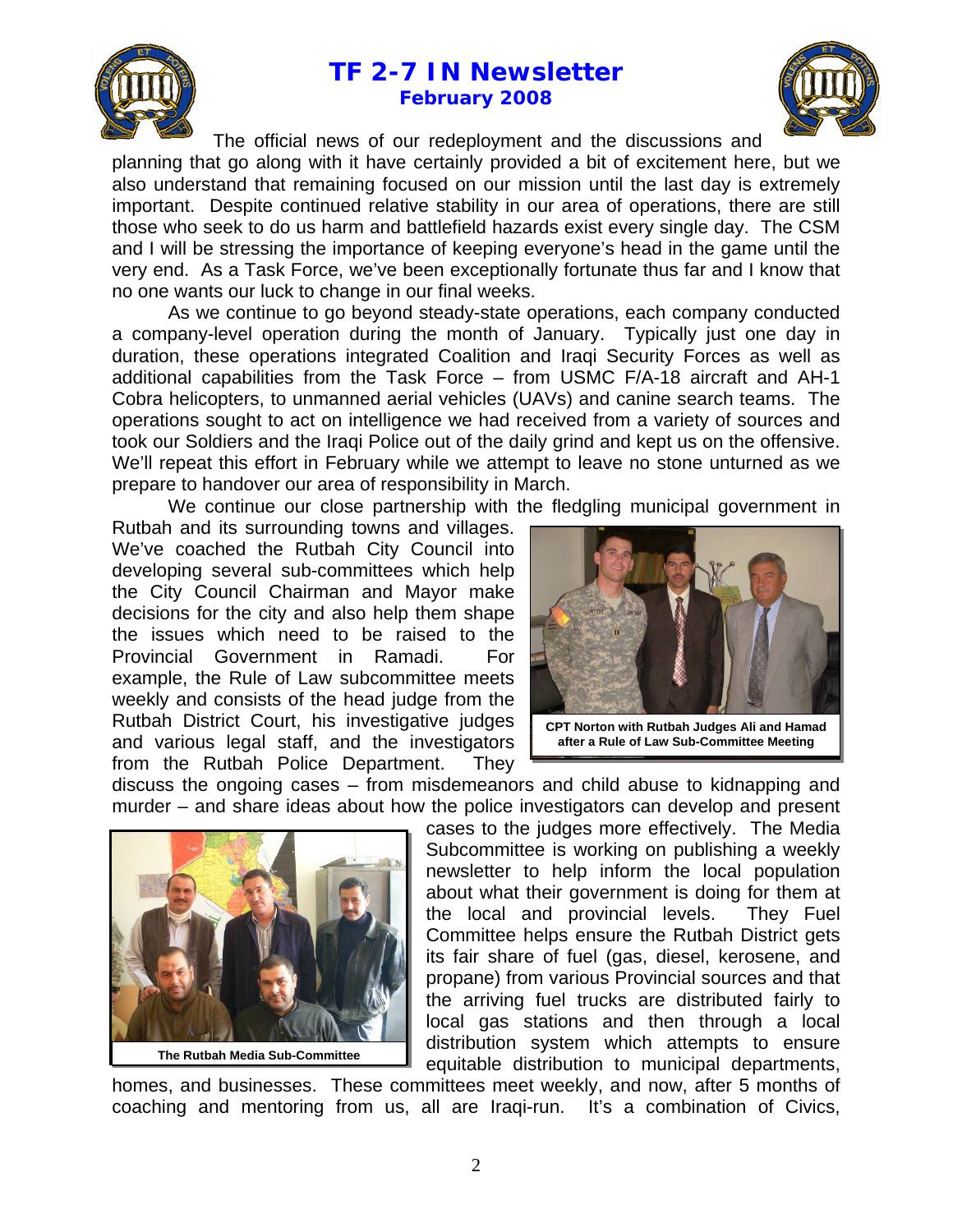



Management, Psychology, and Group Dynamics 101 in action, but it is working -- and it's a simple, locally effective system of government that they have embraced. To continue beyond our departure, it must be *their* system and one they are comfortable with and able to conduct without our constant attention and supervision.

Bravo Company worked very hard over the past 6 weeks helping the town of Akashat (about an hour's drive north of Rutbah) establish their own local government.

After significant discussion and development throughout the past month, the town held an election on 31 January to elect 7 representatives to form a City Council. Over 1500 local citizens (including over 250 females) turned out to cast their votes during the course of the day-long process.



We helped them prepare the ballots, advertise the election and keep the polling site secure. Since this



small village is not recognized as either a District (*qada*) or sub-district (*nahia*) by the Provincial Government, there will be no salary for these councilmen and no budget for the city. These are all just selfless citizens who have stepped forward to make a difference for their tribes and families. Unlike past efforts to elect local

leaders, this event was not marked with any act of violence or threats to the candidates or those coming from miles around to cast their votes.

Our Task Force Fire Support Element (FSE), led by CPT Will Norton and SFC

Joshua Hanks, planned, coordinated, and executed a Joint Fire Control Exercise on 21 January. The operation integrated live firing from our 120 mm mortar platoon, AH-1 Cobra helicopters, and Marine F/A-18 Hornets. Soldiers from our FSE and Marines from our TF ANGLICO (Air & Naval Gunfire Liaison) were able to train by integrating and adjusting live ordnance from all these platforms…including mortars, 2.75 in rockets, 30 mm canon, and even 2 – 500 lb bombs from the F/A-18s. It was a tremendous training opportunity by any



**Cobra Helicopters as they approach the target during the Joint Fire Control Exercise on 21 Jan** 

measure and the fact that we pulled it off in a combat zone makes it even more unique.

When we arrived in Rutbah in early September, we established what we call a Joint Coordination Center (JCC) adjacent to the Iraqi Police Station downtown. This facility serves a variety of purposes, but its main function is to better integrate the combined activities of Coalition and Iraqi Security Forces. As we look to the future of Iraq and plan for a smaller Coalition role, we've recently begun to help the Iraqis plan for the future of the Rutbah JCC. The result of our shared ideas and discussion was that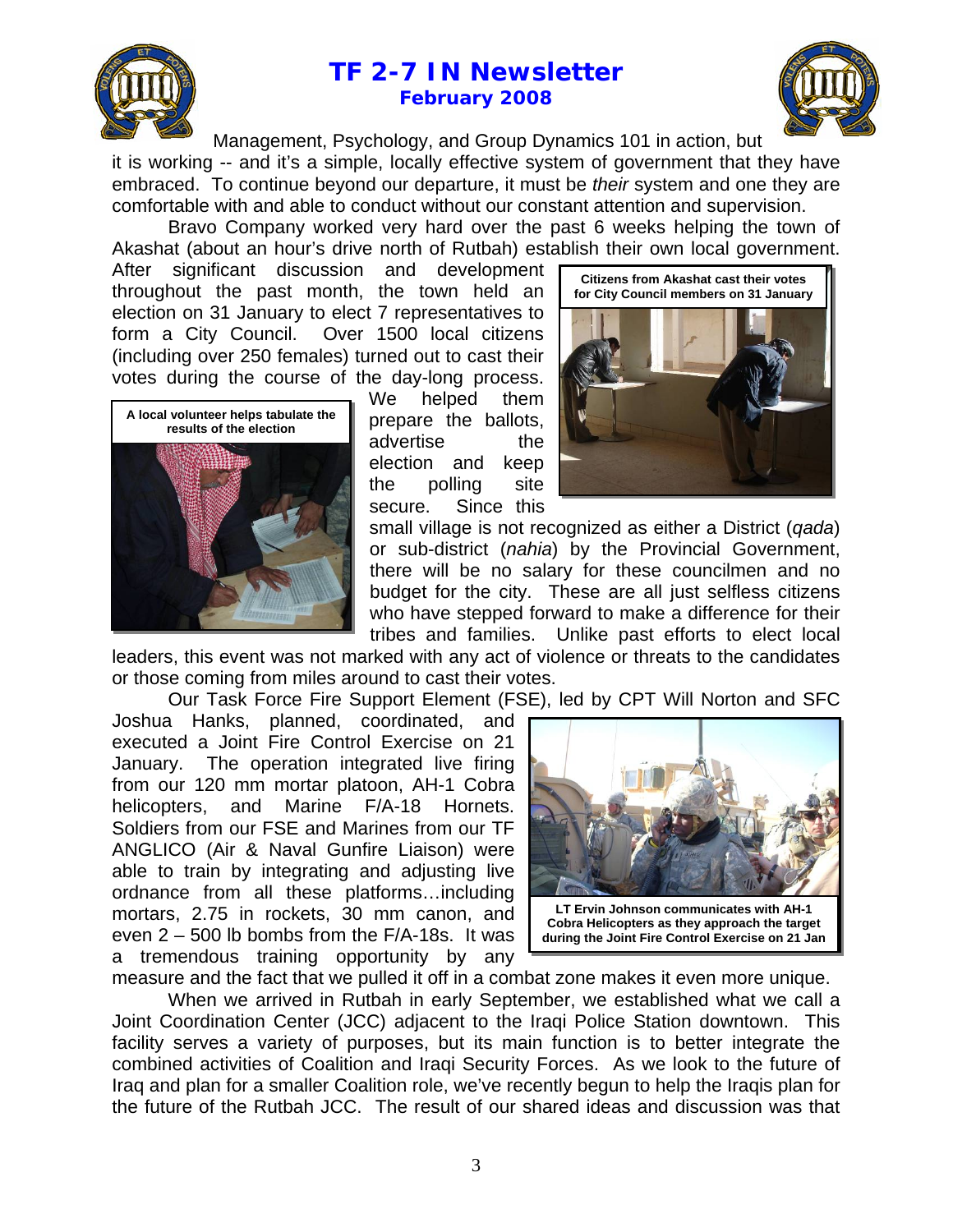



the Rutbah JCC would remain the hub of coordination for Iraqi Army, Iraqi Highway Patrol, Iraqi Police, but would expand to include other emergency municipal services (ambulance, fire, water, electric, etc.). Additionally, the Rutbah JCC



will become the home for the Rutbah Vehicle Registration Office (similar to a DMV). We've recently helped the Iraqis renovate an existing structure just outside the Police Station complex that will serve as the future JCC. Local contractors have performed the work and Rutbah officials are pleased with the progress and believe the facility will play an important role in their city's future. Though we've certainly given them some ideas about the facility's capabilities, most of the big decisions have been theirs…including the

exterior color! Our JCC Officer in Charge, LT Mark Kramer, has taken more than his fair share of harassment for "his pink building!"

I was fortunate, once again, to be able to make the drive to Ramadi and witness

the C Company Change of Command Ceremony on 18 January. During this ceremony, MAJ Diogo Tavares (recently promoted on 1 January 08) relinquished command of "Cold Steel" to CPT Scott Stephens. We certainly thank Diogo and his wife Jackie for all their hard work and dedication over the past 21 months and we welcome Scott and his wife Rena to the Cottonbaler Team from the 3 ID Headquarters. We look forward to welcoming C Company back to the Cottonbaler Task Force prior to redeployment after 15 months with TF 3-69 Armor.



As you know, on 28 January 2008, President Bush delivered his State of the Union address to the Nation. As is the custom, our Commander in Chief provided his assessment of recent progress the Nation has made in a variety of areas as well as his vision for the future. As you would expect, the Global War on Terror was one of the major topics. I shared some excerpts of his speech with the Soldiers, Marines, and Sailors of TF 2-7. I wanted them to be aware not only of the President's specific comments about the war in Iraq, but also about *them* -- the Servicemen and Women who are winning it -- and the tremendous sacrifices of their families. As I've told them many times over the past 13 months, they should feel proud about what they're doing, feel proud of what they've accomplished and been a part of this past year, and know that their Nation, their Commander in Chief, and CSM Coston and I are all humbled by their service and the personal sacrifices of their families.